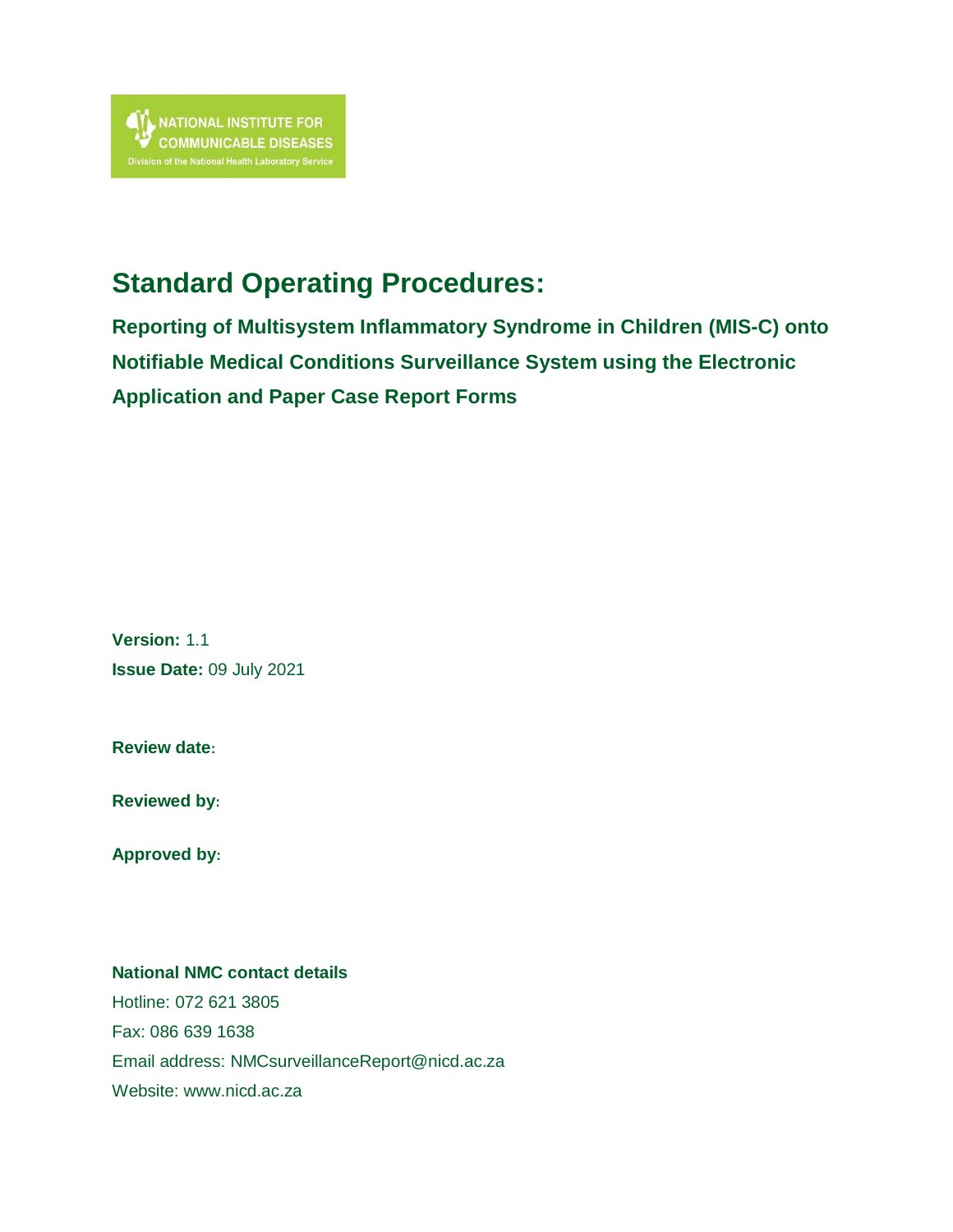## **Table of contents**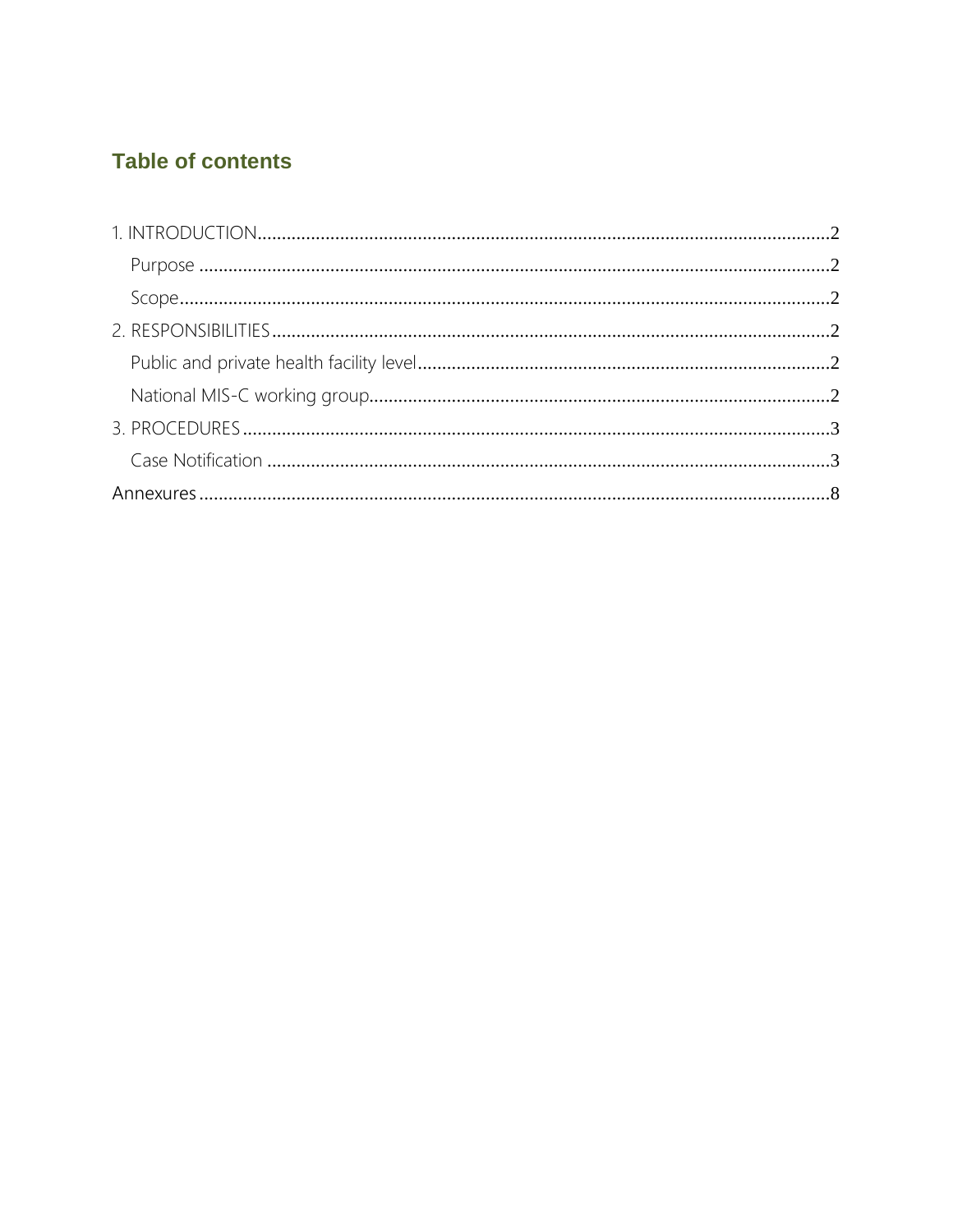## <span id="page-2-0"></span>1. INTRODUCTION

The first case of coronavirus disease 2019 (COVID-19) was reported on the 31<sup>st</sup> December 2019 by the World Health Organization (WHO) country office following a cluster of pneumonia cases in Wuhan City, Hubei Province of China. Severe acute respiratory syndrome coronavirus 2 (SARS-CoV-2) has been confirmed as the causative virus of COVID-19, and on the 11 March 2020, WHO declared it as a global pandemic.

Since the start of the pandemic countries have been reporting COVID-19 infections in all age groups. It has been suggested that clinical manifestations of COVID-19 are generally less severe in children than in adults. However, there are reports of a multisystem inflammatory syndrome in children (MIS-C) associated with COVID-19, and more recently in South Africa <sup>1-4</sup>. This syndrome appears to be rare and about half of affected children may require admission to intensive care unit (ICU). It is essential for clinicians to report characteristics of this syndrome including clinical presentation, risk factors, severity and outcomes. Therefore, MIS-C has been included in the list of category 1 notifiable medical conditions.

#### <span id="page-2-1"></span>Purpose

<span id="page-2-2"></span>The purpose of this Standard Operating Procedure (SOP) is to outline the process of reporting MIS-C to the Notifiable Medical Conditions Surveillance System (NMCSS).

#### Scope

<span id="page-2-3"></span>This SOP details the roles and responsibilities for reporting MIS-C, and outlines the procedures to complete the required case notification forms and case reporting forms.

## <span id="page-2-4"></span>2. RESPONSIBILITIES

#### Public and private health facility level

<span id="page-2-5"></span>According to National Health Act, 61 of 200[3](https://www.nicd.ac.za/wp-content/uploads/2017/12/41330_15-12_Health-compressed.pdf)<sup>5</sup>, ANY healthcare provider (doctor or nurse) who makes a diagnosis of a category 1 NMC, in this case MIS-C, must immediately report the case to the health authorities, through the relevant electronic and/or paper based reporting platforms.

#### National MIS-C working group

A group of specialist paediatricians has been convened to collate and review medical records of MIS-C cases reported through the NMCSS. They send out regular reports to the Department of Health and relevant stakeholders.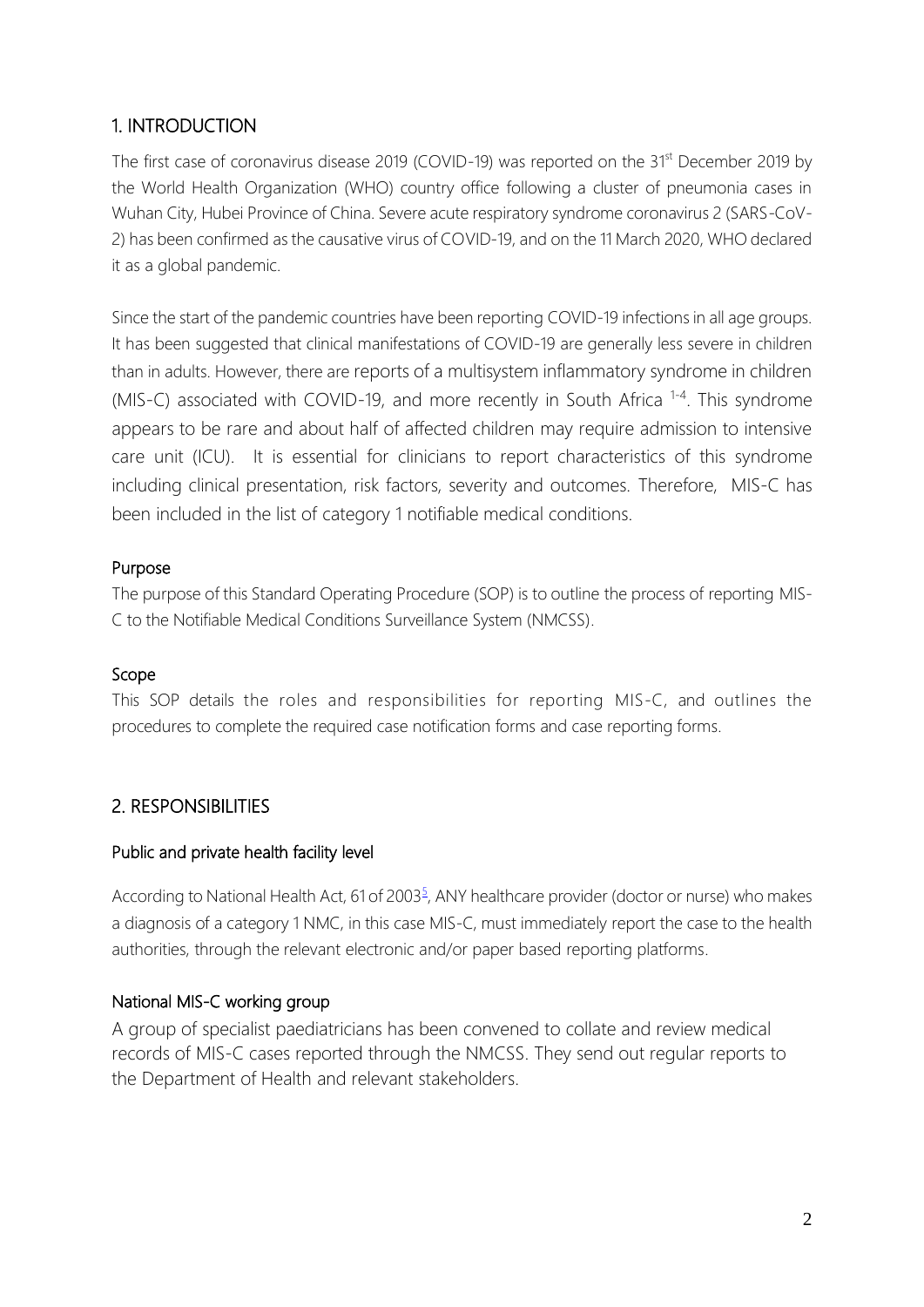#### <span id="page-3-1"></span><span id="page-3-0"></span>3. PROCEDURES

#### Case Notification

#### Who must report/notify a case of MIS-C?

The healthcare worker responsible for the patient should notify authorities immediately of all probable or confirmed MIS-C cases, using the NMCSS electronic and paper-based platforms, as described in this guideline. The healthcare worker should also update the clinical outcome of the patient if the status changes following notification.

#### Which patient must be notified?

*Probable case:* A person aged 0-19 years meeting the World Health Organization (WHO) case definition of MIS-C (See below)

#### **WITH**

No confirmed contact with COVID-19 patient, negative SARS-CoV2 PCR or no available SARS-CoV2 antibody test result AND likely community exposure.

*Confirmed case:* A person aged 0-19 years meeting the World Health Organization (WHO) case definition of MIS-C (See below)

#### WHO Case definition

The WHO has provided the following preliminary case definition<sup>5</sup>:

Children and adolescents 0–19 years of age with fever  $\geq$  3 days AND two of the following:

- 1. Rash or bilateral non-purulent conjunctivitis or muco-cutaneous inflammation signs (oral, hands or feet).
- 2. Hypotension or shock.
- 3. Features of myocardial dysfunction, pericarditis, valvulitis, or coronary abnormalities (including ECHO findings or elevated Troponin/NT-proBNP),
- 4. Evidence of coagulopathy (by PT, PTT, elevated d-Dimers).
- 5. Acute gastrointestinal problems (diarrhoea, vomiting, or abdominal pain).

#### AND

Elevated markers of inflammation such as ESR, C-reactive protein, or procalcitonin. AND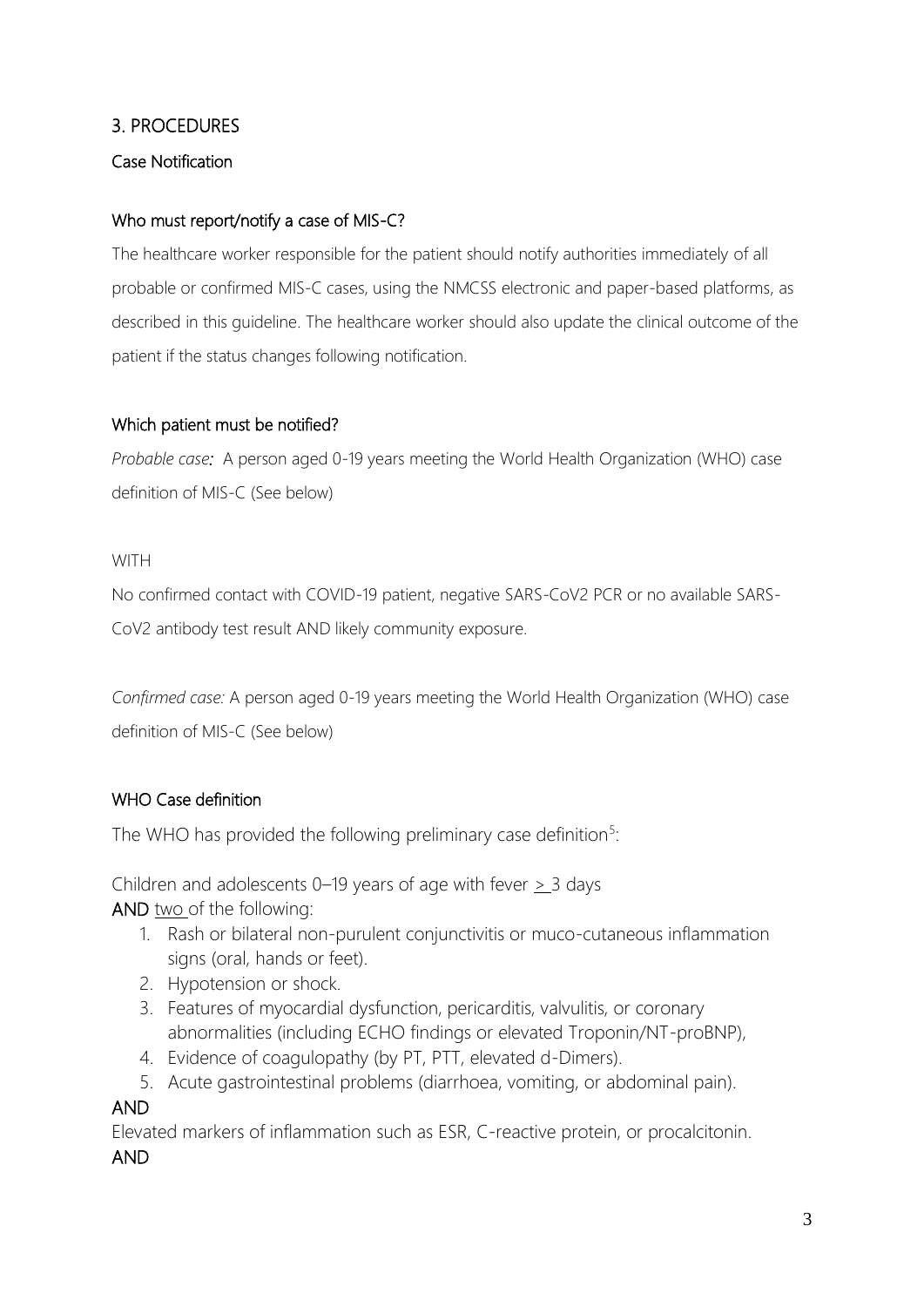No other obvious microbial cause of inflammation, including bacterial sepsis, staphylococcal or streptococcal shock syndromes.

## AND

Evidence of COVID-19 (RT-PCR, antigen test or serology positive), or likely contact with patients with COVID-19.

## How to notify?

- 1. Completing the NMC case notification form
- The healthcare worker who diagnoses MIS-C must immediately report/notify the case using either the NMC electronic Application (mobile or web) or the paper-based NMC case notification form, and complete a paper–based case reporting form for further investigation.

## *Accessing the NMC electronic App*

 If you do not have the NMC electronic Application (App) installed on your device, you can access the web-based at<https://nmc.nicd.ac.za/> or download the mobile App from the following App stores: Google Play (for Android devices), App gallery (for Huawei) and iOS App store (For Apple devices).



 If it is the first time you are using the enhanced electronic NMC platform or you have not used the NMC App for the last 12 months, you should create your user profile on the NMC registration page. A user registration SOP for mobile or web is available on the NICD website.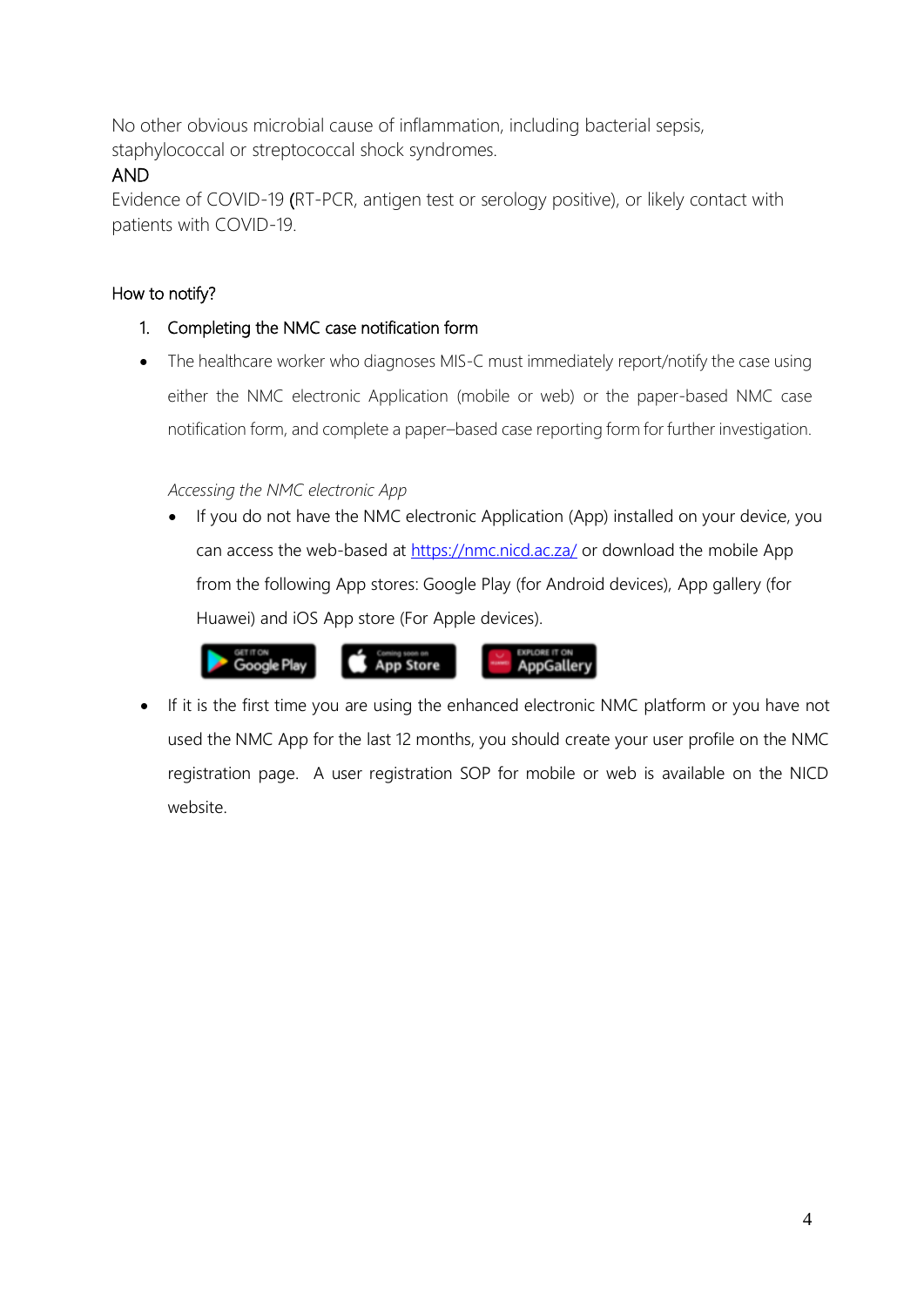#### Click: "Register "

| Enter username<br>Enter password |  |                                                                    |
|----------------------------------|--|--------------------------------------------------------------------|
|                                  |  |                                                                    |
|                                  |  |                                                                    |
| Enter password                   |  |                                                                    |
|                                  |  | Reset password?                                                    |
|                                  |  |                                                                    |
|                                  |  |                                                                    |
|                                  |  |                                                                    |
|                                  |  |                                                                    |
|                                  |  |                                                                    |
|                                  |  | $f$ Login<br>Don't have an account yet?<br>- <b>&amp;</b> Register |

**In mended browsers**: Google Critome v.2.2.0 or higher, Microsoft Edge vs.0 of<br>Er, Mozilla Firefox or higher, Opera v12.0 or higher and Apple Safari v5.0 or

- If you have been using the NMC electronic platform, you should click on "Reset password"
- Only use recommended browsers to access the NMC App: Google Chrome, Microsoft Edge, Mozilla Firefox, Opera and Apple Safari.

 *NMC landing page* 

Login to the NMC App and navigate to the landing page shown in this diagram.

| health<br>高<br>Department:<br>Health<br><b>REPUBLIC OF SOUTH AFRICA</b> | <b>NMC Reporting</b> | , NATIONAL INSTITUTE FOR<br><b>COMMUNICABLE DISEASES</b><br>Division of the National Health Laboratory Service |  |  |  |
|-------------------------------------------------------------------------|----------------------|----------------------------------------------------------------------------------------------------------------|--|--|--|
| Home                                                                    |                      |                                                                                                                |  |  |  |
| O<br>Cases                                                              | New case             | Search                                                                                                         |  |  |  |

• To capture a new case of MIS-C, click the on the "New Case" icon located on the NMC App landing page. (*NB: before capturing a case, please "Search" for the case to see if it already exists in the NMC database.)*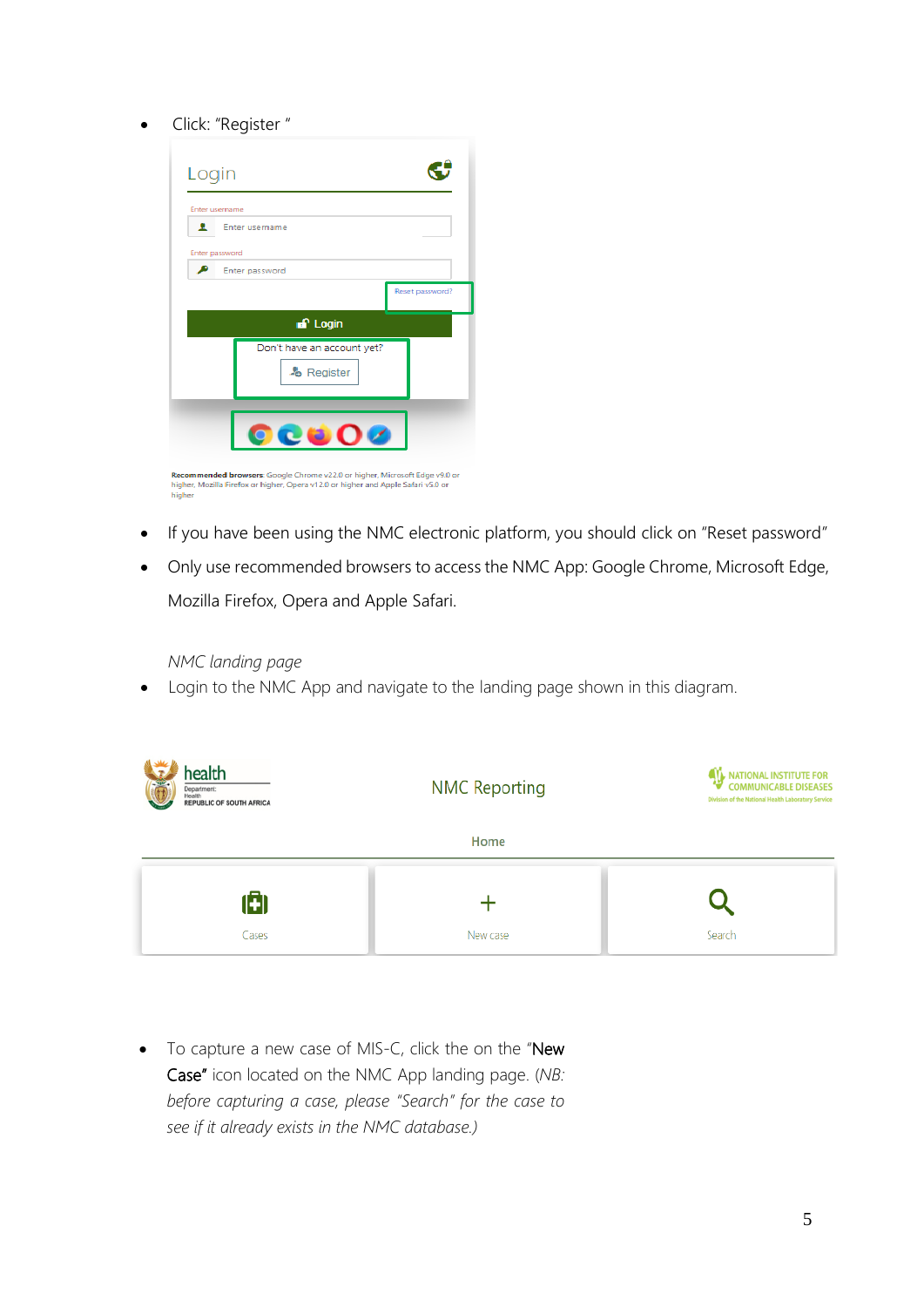

• Fill in the patient details as required.

| New case                                                                |        |  |  |
|-------------------------------------------------------------------------|--------|--|--|
| Please provide the following patient details below<br>before continuing |        |  |  |
| ID / Passport number:                                                   |        |  |  |
| Name                                                                    |        |  |  |
| Surname                                                                 |        |  |  |
| Diagnosis                                                               |        |  |  |
| Select                                                                  |        |  |  |
| Continue                                                                | Cancel |  |  |

 You will see the following four 'tabs' on the "New Case" screen: Facility, Patient details, NMC details/Travel History and Vaccination/Specimen details.

| health<br><b>BO</b><br>Department:<br>Health<br><b>REPUBLIC OF SOUTH AFRICA</b> | <b>NMC Reporting</b><br>New case |                                | <b>ATL NATIONAL INSTITUTE FOR</b><br><b>COMMUNICABLE DISEASES</b><br>Division of the National Health Laboratory Service |
|---------------------------------------------------------------------------------|----------------------------------|--------------------------------|-------------------------------------------------------------------------------------------------------------------------|
| $m$ Facility                                                                    | <b>2</b> Patient Details         | V NMC Details / Travel History | ♦ Vaccination History / Specimen                                                                                        |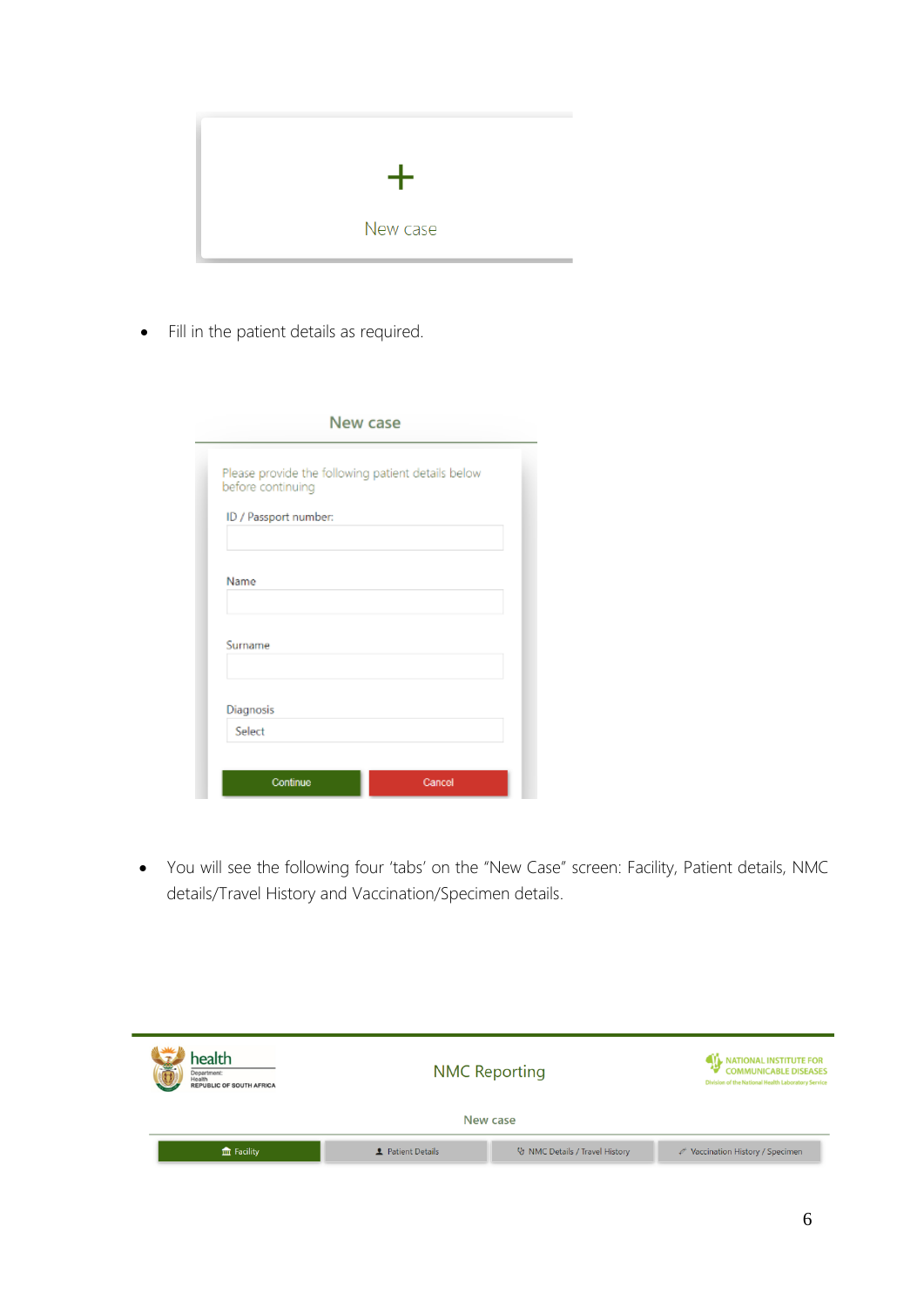- Go through each 'tab' and complete all the necessary fields. (*NB:. mandatory fields, marked with a red asterisk\* should be completed for every case)*
- Click the 'save' button, under the last tab, when you have captured all the details
- You will receive a sms and/or an email acknowledging receipt of the case notification.



#### *Completing a paper-based case notification*

In the event that the healthcare worker is unable to access the NMC electronic App, the standard NMC case notification paper form can be used to notify a case of MIS-C. The NMC form is available on NICD website [\(Click here\)](https://www.nicd.ac.za/wp-content/uploads/2018/04/NMC_Case_Notification_Form_NOTIFICATION_PAGE_v2_final-Mar2018.pdf).

Send the completed form by email: [NMCsurveillanceReport@nicd.ac.za](mailto:NMCsurveillanceReport@nicd.ac.za) OR Fax: 086 639 1638 OR to the NMC hotline 072 621 3805.

#### 2. MIS-C case reporting form

- In addition to completing the NMC case notification described above, the healthcare worker should also complete an MIS-C case reporting form (CRF). The CRF collects information that is more detailed on each case, which helps the MIS-C expert working group to conduct a detailed clinical and epidemiological investigation and analysis of the MIS-C cases diagnosed in South Africa. The form is available on NICD website [\(Click here\)](https://www.nicd.ac.za/wp-content/uploads/2020/09/NMC-CRF-for-MIS-C_8-Sept-2020-1.pdf).
- <span id="page-7-0"></span>• Send the completed form by email[: NMCsurveillanceReport@nicd.ac.za](mailto:NMCsurveillanceReport@nicd.ac.za) or fax: 086 639 1638 or to the NMC hotline 072 621 3805.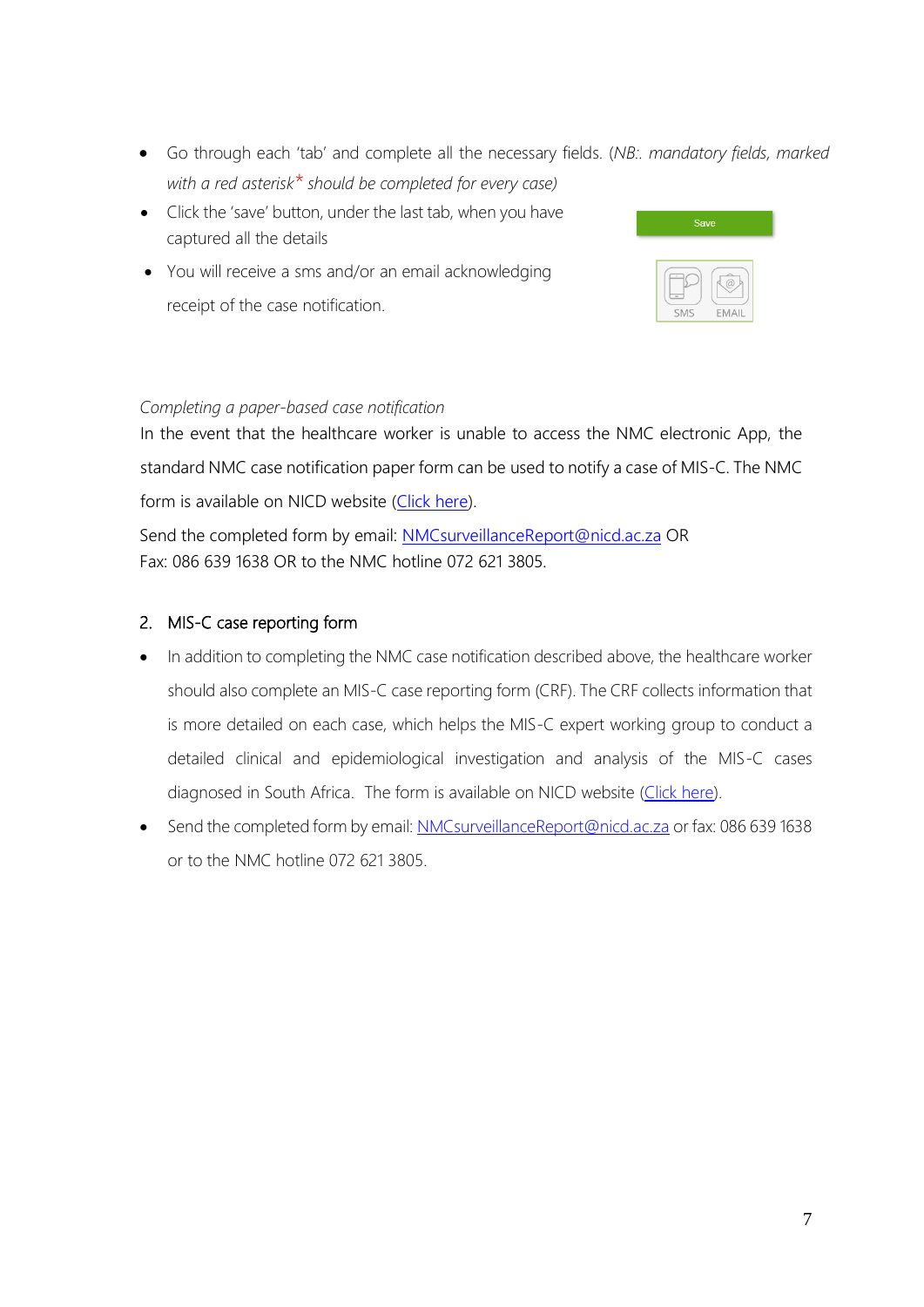### **Annexures**

Annexure A: MIS-C Case definition ([Click here\)](https://www.nicd.ac.za/wp-content/uploads/2020/09/MIS_C-Case-Def_09-Sept-2020.pdf)

## Annexure B: MIS-C case reporting form (CRF) [\(Click here\)](https://www.nicd.ac.za/wp-content/uploads/2020/09/NMC-CRF-for-MIS-C_8-Sept-2020-1.pdf)

Annexure C: Notifiable Medical Condition Application [\(https://nmc.nicd.ac.za/\)](https://nmc.nicd.ac.za/)